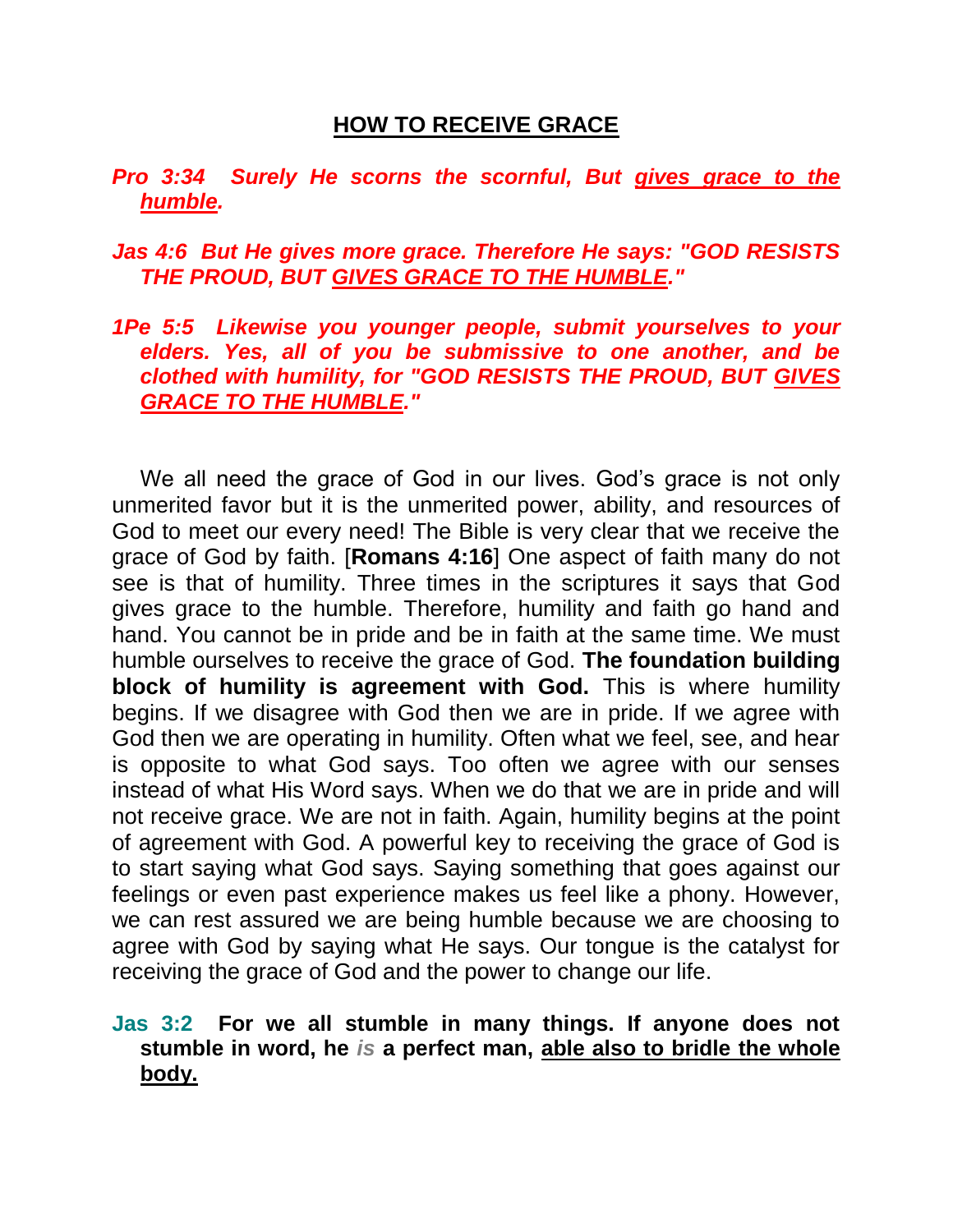- **Jas 3:3 Indeed, we put bits in horses' mouths that they may obey us, and we turn their whole body.**
- **Jas 3:4 Look also at ships: although they are so large and are driven by fierce winds, they are turned by a very small rudder wherever the pilot desires.**

## **Jas 3:5 Even so the tongue is a little member and boasts great things. See how great a forest a little fire kindles!**

James brings out the power of verbally agreeing with God. He says that if we do not err in our words, we will be able to bridle our whole body. This means that habits, appetites, and sinful patterns of our body will be brought under the control of God's grace when we agree with God and say only what He says. There is no power is saying what we feel, think, or have experienced. There is power in agreeing with God. This will receive the grace of God. A small bit will control a strong out of control horse. Our flesh is like that horse. We can control the animal instincts of our flesh by the bridle of our tongue. Large ships that weigh many tons and even if they are driven by fierce winds can be turned around by a small rudder. Our life often seems to be like a ship being driven by strong winds in the wrong direction. We can turn around the ship by the rudder of our tongue. It starts with humility and humility begins at the point of agreement with God!

A pastor of a large church today learned this principle and it turned around his life and ministry. God had called this pastor into the ministry but he had not obeyed the calling because of a habit in his life. He knew this habit was wrong and could not be continued if he was to pastor a church. He smoked cigarettes. He tried over and over to quit but he never could. He would say over and over, "I can't quit smoking! No matter what I do I can't quit smoking!" One day God spoke to this man and asked him why he had not obeyed the call to the ministry. He told God that he had not because he could not quit smoking no matter how hard he tried. God spoke to this man and said that he needed to start operating like He did. God gave him this scripture:

# **Rom 4:17 (as it is written, "I HAVE MADE YOU A FATHER OF MANY NATIONS") in the presence of Him whom he believed--God, who gives life to the dead and calls those things which do not exist as though they did;**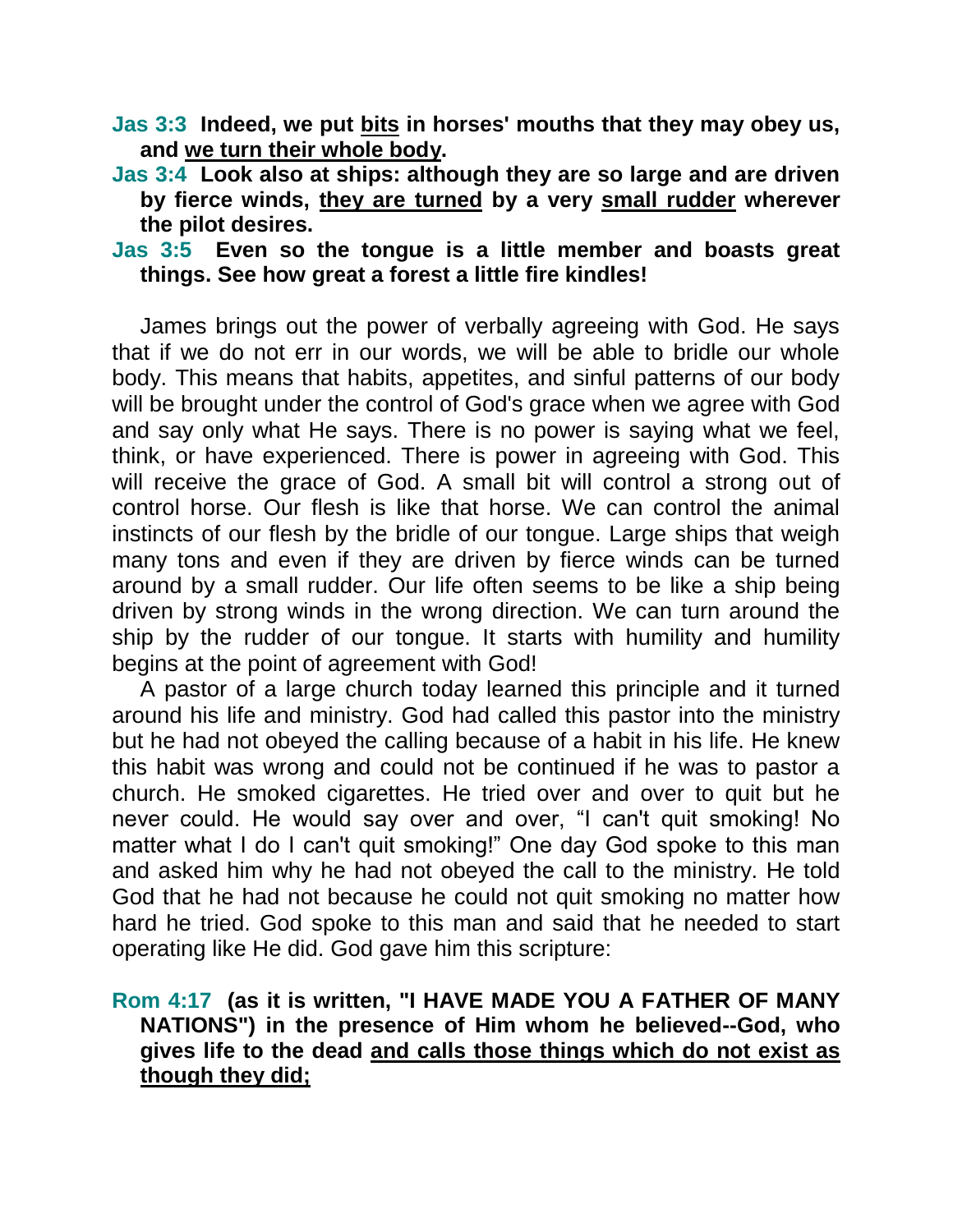God challenged this man to start calling those things that did not exist as though they did. He challenged him to start calling himself a non-smoker no matter what he felt like or how he acted. This man took God up on the challenge and changed what he was saying. He no longer would allow himself to say he could not quit smoking. Instead, he would call himself a non-smoker. Every morning and every night he would call himself a nonsmoker. At each smoke break he would call himself a non-smoker. At first the desire to smoke did not go away and he would smoke, but as he lit the cigarette he would say, "I am a non-smoker! Thank you God, I am free from smoking!" He did this for a few days until one day he pulled a cigarette out to light it and said, "I am a non-smoker! Thank God, I am free from smoking!" Something right then rose up inside of him and he decided to throw the cigarettes in the trash. He did not want to smoke anymore! The desire to smoke had left him! A co-worker who used to smoke with him asked him why he was leaving his smoke break early without smoking. This man replied to his co-worker, "Because I am a non-smoker." His co-worker said to him, "You are not a non-smoker! I saw you smoking just yesterday!" He replied to him, "Yesterday I smoked, but today I am a non-smoker!" This man entered the ministry and now pastors a large successful church today. His life was changed by humbling himself to say what God said about him. He received the grace [ability] of God to stop smoking and enter the ministry.

James says that our tongue provides a spark. A spark can burn down a forest or a spark can be a powerful catalyst for change. It matters a whole lot what we are saying. Are you saying what God says and calling those things that don't exist as though they did or are you saying what you feel, experience, and see? The answer will tell you if you are operating in humility or pride. Our answer will determine if you are receiving the grace of God or not.

# **THE THREE WEEK CHALLENGE!**

Scientific studies have shown that it takes about three weeks to change a habit and renew our thoughts in an area. I am issuing you a three week challenge! For three weeks I challenge you to pick an area that you have not been able to change in your life. For the next 21 days I challenge you to call those things that do not exist as though they did. We are not called to call those things that exist as though they did not. There is no power in that! In whatever area you struggle in I challenge you to start saying what you want instead of what you have experienced in the past. Your confessions